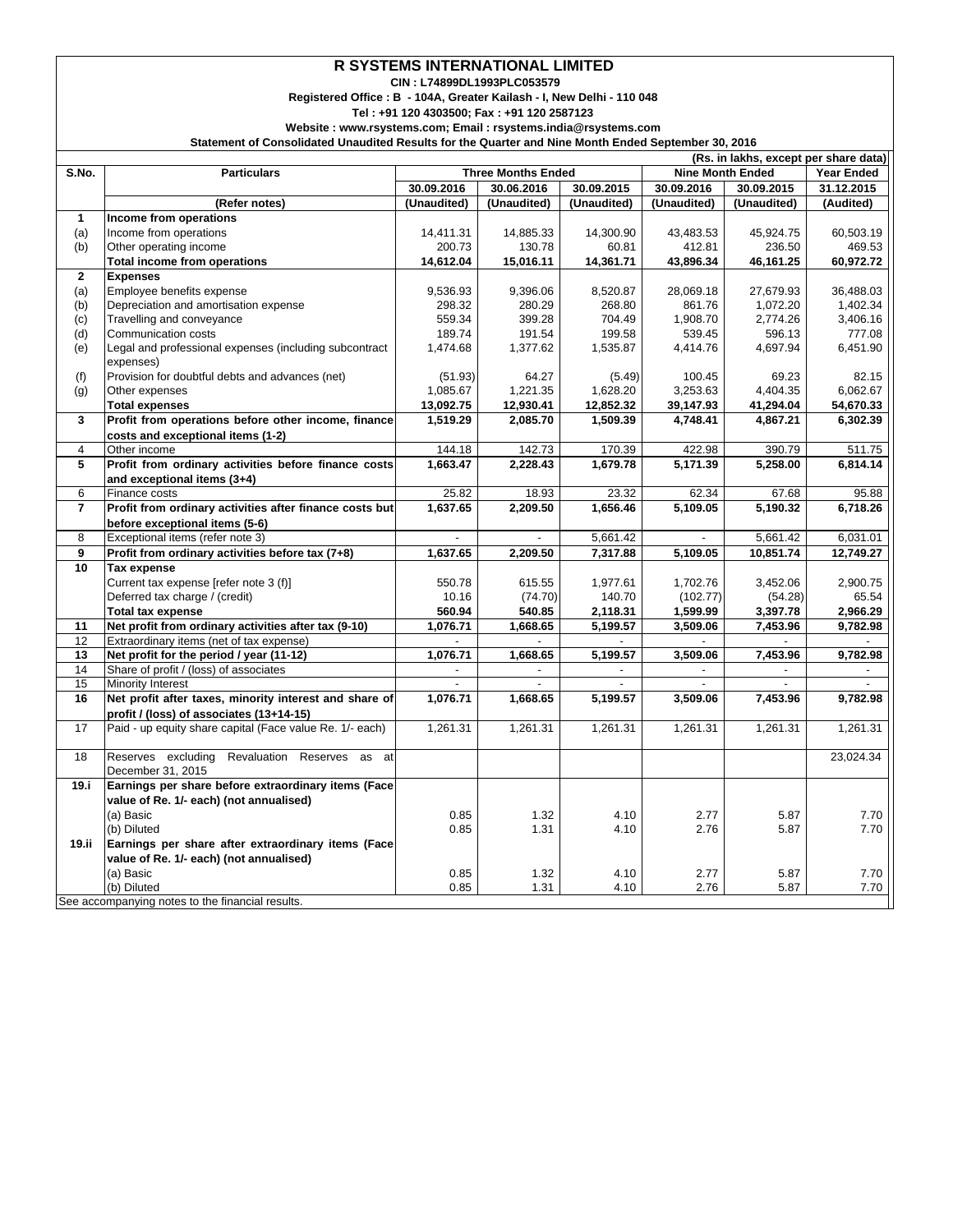#### **Notes:**

- 1 The results for the quarter and nine months ended September 30, 2016 were reviewed by the Audit Committee and have been approved by the Board of Directors at its meeting held on October 26, 2016.
- 2 The Limited Review as required under Regulation 33 of SEBI (Listing Obligations and Disclosure Requirements) Regulations, 2015 has been completed by the Statutory Auditor for the quarter and nine months ended September 30, 2016 and September 30, 2015, quarter ended June 30, 2016 and audit for the year ended December 31, 2015. There is no qualification in the Auditors' Report on these financial results.

3 'Exceptional items':

(a) On July 11, 2014, the Company had incorporated a wholly owned subsidiary in India, namely, R Systems Products & Technologies Limited (which was later converted into R Systems Products & Technologies Private Limited ("RSPTPL") on May 28, 2015). The shareholders of the Company by passing special resolution through postal ballot on September 23, 2014 had accorded necessary approval for transfer of the Company's Indus Business Unit operated out of Pune and Chennai to RSPTPL.

The Company had entered into 'Business Transfer Agreement' (BTA) with RSPTPL on June 27, 2015 for the aforesaid transfer on a going concern basis by way of slump sale, for consideration of Rs. 7,839.00 lakhs to be discharged by RSPTPL through issuance of 60,000,003 equity shares of Re. 1/- each at a premium of Rs. 6.227333 per share and 35,026 compulsorily redeemable debentures of Rs. 10,000 each to be redeemed over a period of 4 years, on the terms and conditions agreed in BTA and Debenture Subscription Agreement.

The Company also entered into 'Share Purchase Agreement' (SPA) with BD Capital Partners Ltd. ("BDC"), a Mauritius based company on June 27, 2015 to sell 93% of its equity share in RSPTPL to BDC for a consideration of Rs. 4,431.70 lakhs (USD 7 million). Subject to the satisfaction of certain conditions, BDC has also agreed to purchase the balance 7% equity shares for a consideration up to Rs. 666.15 lakhs (USD 1 million). These conditions though have been completed during the quarter ended March 31, 2016, the Company is yet to receive the consideration pending certain modalities. Accordingly, it has not recorded the sale of balance 7% equity shares. The closing (as defined in the agreements) under the BTA and SPA occurred on July 07, 2015.

The gain on sale of Indus Business Unit including the gain on sale of aforesaid equity share in RSPTPL, amounting to Rs. 5,661.42 lakhs (net of related expenses) is disclosed as 'Exceptional items' in the financial results for the quarter and period ended September 30, 2015 and year ended December 31, 2015. The name of RSPTPL was changed to Indus Software Technologies Private Limited w.e.f August 19, 2015.

Accordingly, the aforesaid Indus Business Unit, being part of Information technology services and products segment, is considered as "Discontinuing Operations" till July 07, 2015. The revenue and expenses attributable to the said operations included in the financial results are as follows:

|                         | (Rs. in lakhs)      |                             |  |  |
|-------------------------|---------------------|-----------------------------|--|--|
|                         | <b>Three Months</b> | Year                        |  |  |
|                         | Ended               | Ended                       |  |  |
| <b>Particulars</b>      | 30.09.2015          | 31.12.15<br>(01.01.15<br>to |  |  |
|                         | (01.07.15           |                             |  |  |
|                         | to                  |                             |  |  |
|                         | 07.07.15)           | 07.07.15)                   |  |  |
| Total income            | 225.12              | 5,764.71                    |  |  |
| <b>Total expenses</b>   | 217.23              | 4.931.89                    |  |  |
| Profit before tax       | 7.89                | 832.82                      |  |  |
| Total tax expense       | 2.73                | 267.14                      |  |  |
| <b>Profit after tax</b> | 5.16                | 565.68                      |  |  |

(b) On December 10, 2015, R Systems Solution Inc. (RSSI), a wholly owned subsidiary of the Company was merged into R Systems Inc. (RSI), also a wholly owned subsidiary of the Company, as per the applicable laws of India and USA. Pursuant to aforesaid merger, the Company had received incremental 150 common stock of RSI against outstanding common and preferred (series A) stocks held in RSSI.

Due to aforesaid merger, the Company had released currency translation reserve of RSSI amounting to Rs. 96.81 lakhs to the foreign exchange fluctuation which is disclosed as 'Exceptional items' in the financial results for the year ended December 31, 2015.

(c) Rs. 126.09 lakhs for the year ended December 31, 2015 being the reversal of deferred payment compensation to the erstwhile shareholders of ECnet limited, Singapore after the expiry of relevant limitation period under applicable laws, has been included under 'Exceptional items'.

(d) On November 27, 2014, the Company had completed the transfer of Europe BPO Business by way of sale of its 100% holding in R Systems Europe B.V., Netherlands and R Systems S.A.S., France, being wholly owned subsidiaries, by executing the Share Sale Agreement (the "SSA") along with other necessary documents for a sale consideration of Euro 4.70 million (Rs. 3,574.69 lakhs). Out of the sale consideration, Euro 0.35 million (Rs. 266.28 lakhs) was placed in an escrow account in the Netherlands, the realisation of which was subject to certain conditions pursuant to the provision of the SSA.

During the year ended December 31, 2015, on the stipulated conditions under the SSA being completed, the Company had received Euro 0.35 million (Rs. 266.28 lakhs) which was placed in an escrow account. The amount so received, has been included as profit on sale of aforesaid subsidiaries under the 'Exceptional items' in the financial results for the year ended December 31, 2015.

(e) ECnet Limited, a subsidiary of the Company had recorded an impairment loss amounting to Rs. 119.59 lakhs related to the certain intangible assets acquired in earlier years which is included under 'Exceptional items' for the year ended December 31, 2015

(f) The consequent tax expense of above 'Exceptional items' amounting to Rs. 1,326.35 lakhs for the quarter and period ended September 30, 2015 and Rs. 630.18 lakhs for the year ended December 31, 2015, is included in the 'Current tax'.

4 On April 30, 2015, R Systems (Singapore) Pte. Limited, a wholly owned subsidiary of the Company, has acquired 100% share of IBIZCS Group Pte. Ltd, Singapore (IBIZ) for maximum consideration of SGD 7.50 million including the earn-outs over the next three years on fulfilment of certain conditions by the erstwhile shareholder of IBIZ. As at December 31, 2015, basis the conditions specified in the Share Purchase Agreement and subsequent amendment thereof, the management assessed the investment value at SGD 3.37 million which represents the consideration assessed as probable to be paid over the period and consequently the goodwill arising on acquisition is SGD 4.24 million.

As at June 30, 2016, the management has re-assessed the investment value at SGD 3.46 million (Rs. 1,688.76 lakhs) which represents the consideration assessed as probable to be paid over the period and the goodwill arising on acquisition is SGD 4.17 million (Rs. 2,034.69 lakhs).

- 5 On August 07, 2015, Computaris International Limited, a UK subsidiary of the Company entered into an Assets Purchase Agreement (APA) for acquisition of certain customer contracts and related intellectual property rights from the subsidiary of a leading European telecommunication company for a maximum consideration of Euro 0.70 million on fulfilment of certain conditions. The aforesaid Assets purchase was completed on October 1, 2015. The management assessed Euro 0.57 mn (Rs. 425.11 Lakhs) as the estimated purchase price for the aforesaid assets acquired basis the conditions specified in APA and accordingly recorded as intangible assets. During the period ended September 30, 2016, the conditions as stipulated in APA have been fulfilled and the purchase consideration has been settled at Euro 0.57 mn (Rs. 425.11 Lakhs).
- 6 The Board of Directors of the Company at its meeting held on September 14, 2016 has approved the buy-back of the Company's fully paid-up equity shares up to 3,000,000 of face value of Re. 1/- each from its existing shareholders on a proportionate basis through "Tender Offer" route in accordance with the provisions contained in the Securities and Exchange Board of India (Buy Back of Securities) Regulations, 1998 at a price of Rs. 65/- per equity share, payable in cash for a total consideration not exceeding Rs. 1,950 lakhs. Pursuant to above buy back offer, the Company has deposited Rs. 500 lakhs in an escrow account with a bank.
- 7 The Board of Directors of the Company by passing resolution through circulation on September 02, 2016 has approved the setting up of a new business unit in 'Special Economic Zone' (SEZ) measuring approx. 15,000 sq. ft. located at Greater Noida West (NCR). Subsequent to the quarter end, the Company has received approval from Department of Commerce, Ministry of Commerce & Industry, Government of India on October 19, 2016 for the aforesaid unit in SEZ.
- 8 Refer Annexure A for segment wise consolidated revenue, results, assets and liabilities.

9 Previous period's / year's figures have been regrouped / reclassified wherever applicable, to the extent possible, to conform to the current period / year presentation.

For and on behalf of the Board

Place : NOIDA Date : October 26, 2016 Sd/- [DIN: 00006966] Lt. Gen. Baldev Singh (Retd.) [President & Senior Executive Director]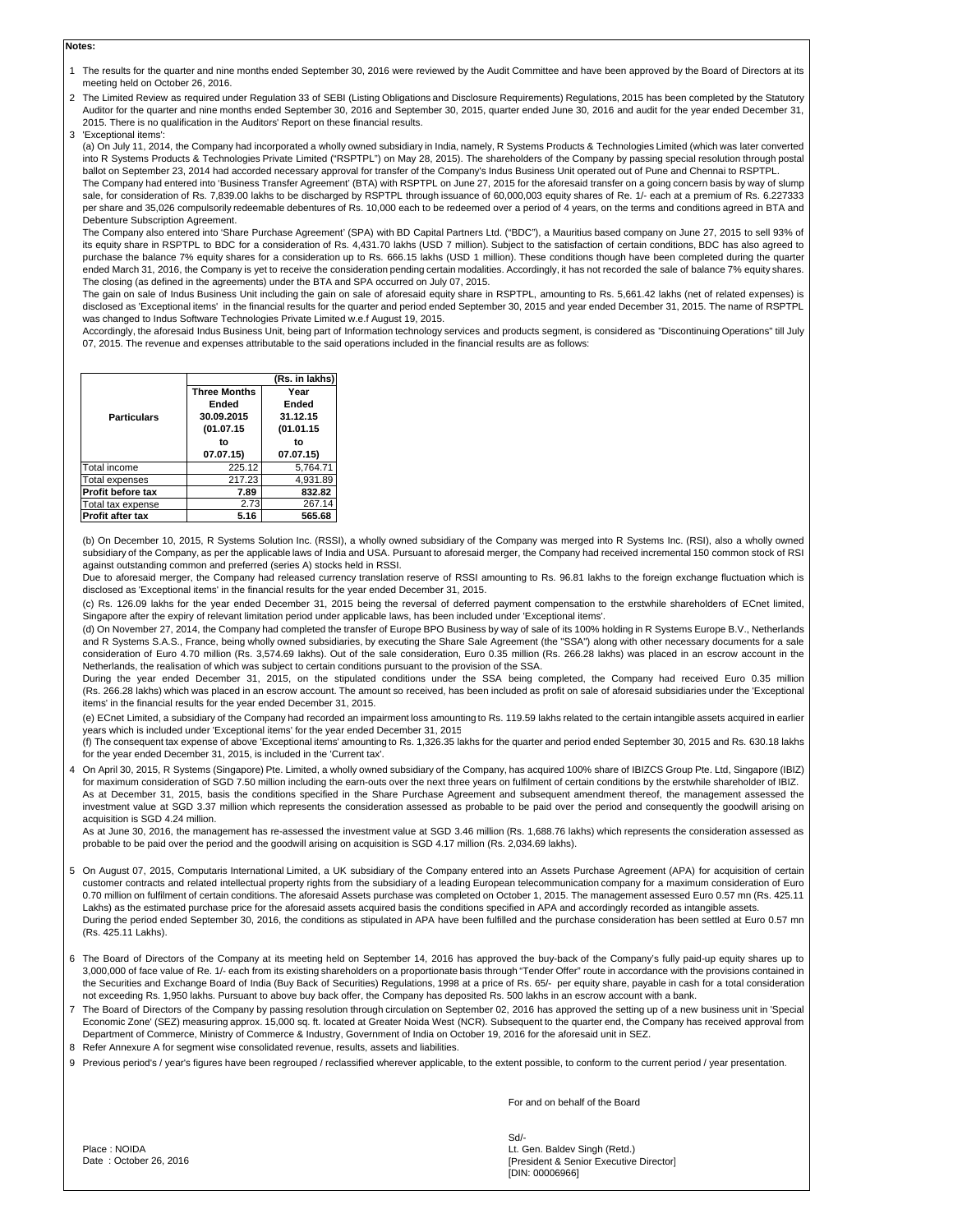**Annexure A**

### **R SYSTEMS INTERNATIONAL LIMITED**

**Segment Wise Consolidated Revenue, Results, Assets and Liabilities**

|                | (Rs. in lakhs)                           |                        |                           |             |                         |             |                        |  |
|----------------|------------------------------------------|------------------------|---------------------------|-------------|-------------------------|-------------|------------------------|--|
| S.No.          | <b>Particulars</b>                       |                        | <b>Three Months Ended</b> |             | <b>Nine Month Ended</b> |             | <b>Year Ended</b>      |  |
|                |                                          | 30.09.2016             | 30.06.2016                | 30.09.2015  | 30.09.2016              | 30.09.2015  | 31.12.2015             |  |
|                |                                          | (Unaudited)            | (Unaudited)               | (Unaudited) | (Unaudited)             | (Unaudited) | (Audited)              |  |
| $\mathbf{1}$   | Segment revenue                          |                        |                           |             |                         |             |                        |  |
|                | - Information technology services and    | 13.302.64              | 13,835.57                 | 13.250.80   | 40,334.48               | 42.135.46   | 55,642.74              |  |
|                | products                                 |                        |                           |             |                         |             |                        |  |
|                | Business process outsourcing services    | 1,155.84               | 1,097.03                  | 1,096.17    | 3,291.17                | 3,924.03    | 5,041.88               |  |
|                | Total                                    | 14,458.48              | 14,932.60                 | 14,346.97   | 43,625.65               | 46,059.49   | 60,684.62              |  |
|                | Less: Elimination of intersegment sales  | 47.17                  | 47.27                     | 46.07       | 142.12                  | 134.74      | 181.43                 |  |
|                | Income from operations                   | 14,411.31              | 14.885.33                 | 14,300.90   | 43.483.53               | 45,924.75   | 60.503.19              |  |
| $\overline{2}$ | Segment results before tax, interest and |                        |                           |             |                         |             |                        |  |
|                | exceptional items                        |                        |                           |             |                         |             |                        |  |
|                | - Information technology services and    | 1,597.48               | 2,067.94                  | 1,604.09    | 4,859.49                | 5,266.76    | 6,768.49               |  |
|                | products                                 |                        |                           |             |                         |             |                        |  |
|                | Business process outsourcing services    | 76.92                  | 175.94                    | 68.44       | 367.73                  | 87.45       | 188.89                 |  |
|                | Total                                    | 1.674.40               | 2.243.88                  | 1.672.53    | 5.227.22                | 5.354.21    | 6.957.38               |  |
|                | Interest expense                         | (3.35)                 | (3.17)                    | (2.96)      | (9.55)                  | (7.91)      | (22.94)                |  |
|                | Interest income<br>(ii)                  | 128.17                 | 126.73                    | 155.60      | 374.98                  | 358.25      | 463.21                 |  |
|                | (iii) Other unallocable income           | 16.00                  | 16.00                     | 14.80       | 48.00                   | 32.54       | 48.54                  |  |
|                | (iv) Exceptional items (refer note 3)    |                        |                           | 5.661.42    |                         | 5.661.42    | 6.031.01               |  |
|                | (v) Other unallocable expenses           | (177.57)               | (173.94)                  | (183.51)    | (531.60)                | (546.77)    | (727.93)               |  |
|                | Profit before tax                        | 1.637.65               | 2,209.50                  | 7,317.88    | 5,109.05                | 10.851.74   | 12,749.27              |  |
| 3              | <b>Capital employed</b>                  |                        |                           |             |                         |             |                        |  |
| a              | <b>Segment assets</b>                    |                        |                           |             |                         |             |                        |  |
|                | - Information technology services and    | 21,600.07              | 21,223.92                 | 19,089.74   | 21,600.07               | 19,089.74   | 20,104.60              |  |
|                | products                                 |                        |                           |             |                         |             |                        |  |
|                | Business process outsourcing services    | 2.569.03               | 2.650.91                  | 3.367.12    | 2.569.03                | 3.367.12    | 3,002.19               |  |
|                | Inter segment assets elimination         | (687.60)               | (553.90)                  | (869.31)    | (687.60)                | (869.31)    | (295.29)               |  |
|                | Unallocated corporate assets             | 15,038.82<br>38.520.32 | 14,655.88                 | 13,754.10   | 15,038.82<br>38.520.32  | 13,754.10   | 12,740.96<br>35.552.46 |  |
|                | Total segment assets (A)                 |                        | 37,976.81                 | 35,341.65   |                         | 35,341.65   |                        |  |
| b              | Seament liabilities                      |                        |                           |             |                         |             |                        |  |
|                | - Information technology services and    | 8,100.01               | 8.051.29                  | 8.384.39    | 8.100.01                | 8.384.39    | 8,876.54               |  |
|                | products                                 |                        |                           |             |                         |             |                        |  |
|                | Business process outsourcing services    | 1,138.43               | 916.27                    | 1.387.44    | 1.138.43                | 1.387.44    | 644.13                 |  |
|                | Inter segment liabilities eliminatior    | (687.60)               | (553.90)                  | (869.31)    | (687.60)                | (869.31)    | (295.29)               |  |
|                | Unallocated corporate liabilities        | 1,826.91               | 2.297.77                  | 4,419.03    | 1,826.91                | 4,419.03    | 2,041.43               |  |
|                | <b>Total segment liabilities (B)</b>     | 10,377.75              | 10,711.43                 | 13,321.55   | 10,377.75               | 13,321.55   | 11,266.81              |  |
|                |                                          |                        |                           |             |                         |             |                        |  |
|                | Capital employed (A-B)                   | 28,142.57              | 27.265.38                 | 22,020.10   | 28,142.57               | 22.020.10   | 24.285.65              |  |
|                |                                          |                        |                           |             |                         |             |                        |  |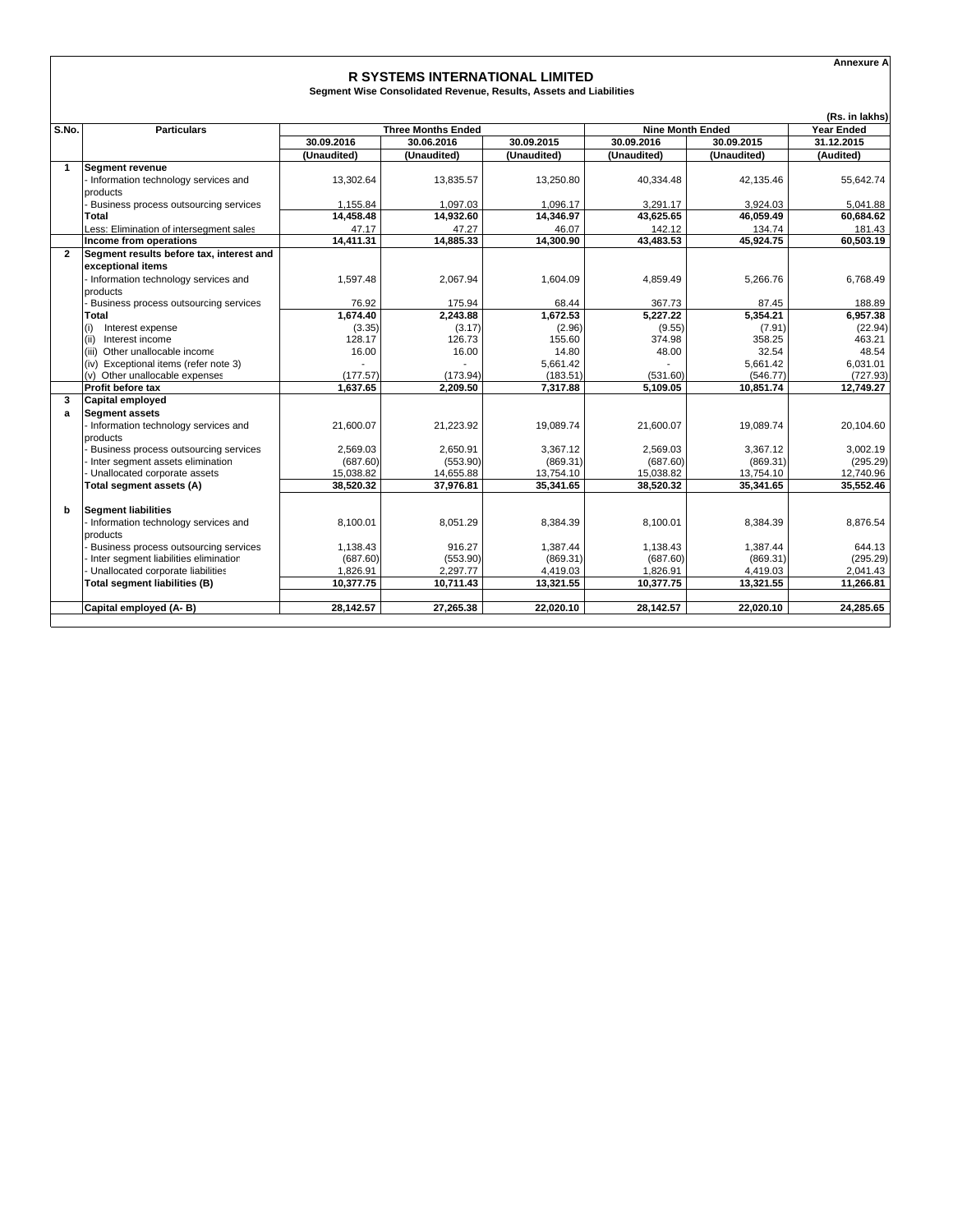# **R SYSTEMS INTERNATIONAL LIMITED**

**CIN : L74899DL1993PLC053579**

**Registered Office : B - 104A, Greater Kailash - I, New Delhi - 110 048**

**Tel : +91 120 4303500; Fax : +91 120 2587123**

**Website : www.rsystems.com; Email : rsystems.india@rsystems.com Statement of Standalone Audited Results for the Quarter and Nine Month Ended September 30, 2016**

|                | (Rs. in lakhs, except per share data)                          |                           |            |            |            |                         |            |
|----------------|----------------------------------------------------------------|---------------------------|------------|------------|------------|-------------------------|------------|
| S.No.          | <b>Particulars</b>                                             | <b>Three Months Ended</b> |            |            |            | <b>Nine Month Ended</b> |            |
|                |                                                                | 30.09.2016                | 30.06.2016 | 30.09.2015 | 30.09.2016 | 30.09.2015              | 31.12.2015 |
|                |                                                                |                           |            |            |            |                         |            |
|                | (Refer notes)                                                  | (Audited)                 | (Audited)  | (Audited)  | (Audited)  | (Audited)               | (Audited)  |
| 1              | Income from operations                                         |                           |            |            |            |                         |            |
| (a)            | Income from operations                                         | 6,546.78                  | 6,500.48   | 6,262.45   | 19,434.51  | 22,773.31               | 28,925.98  |
| (b)            | Other operating income                                         | 236.81                    | 86.82      | 12.36      | 467.41     | 325.03                  | 453.04     |
|                | Total income from operations                                   | 6.783.59                  | 6,587.30   | 6.274.81   | 19.901.92  | 23,098.34               | 29,379.02  |
| $\overline{2}$ | <b>Expenses</b>                                                |                           |            |            |            |                         |            |
| (a)            | Employee benefits expense                                      | 4,216.98                  | 4.002.49   | 3,749.27   | 12.082.56  | 13,502.64               | 17.346.10  |
| (b)            | Depreciation and amortisation expense                          | 182.03                    | 164.66     | 186.79     | 521.03     | 776.85                  | 958.12     |
| (c)            | Travelling and conveyance                                      | 345.70                    | 354.49     | 507.69     | 1,146.39   | 1,950.42                | 2.386.40   |
| (d)            | Communication costs                                            | 140.65                    | 146.01     | 145.23     | 397.32     | 440.03                  | 554.88     |
| (e)            | Legal and professional expenses (including subcontract         | 149.72                    | 145.52     | 170.16     | 388.56     | 660.65                  | 860.53     |
|                | expenses)                                                      |                           |            |            |            |                         |            |
| (f)            | Provision for doubtful debts and advances (net)                | (50.61)                   | 75.24      | (3.00)     | 21.81      | 17.72                   | 23.89      |
| (q)            | Other expenses                                                 | 485.62                    | 495.60     | 544.81     | 1,438.02   | 1,877.98                | 2.416.77   |
|                | <b>Total expenses</b>                                          | 5,470.09                  | 5,384.01   | 5,300.95   | 15,995.69  | 19,226.29               | 24,546.69  |
| 3              | Profit from operations before other income, finance costs      | 1.313.50                  | 1.203.29   | 973.86     | 3.906.23   | 3,872.05                | 4,832.33   |
|                | and exceptional items (1-2)                                    |                           |            |            |            |                         |            |
| 4              | Other income                                                   | 143.55                    | 142.12     | 169.82     | 421.27     | 389.29                  | 509.31     |
| 5              | Profit from ordinary activities before finance costs and       | 1,457.05                  | 1,345.41   | 1,143.68   | 4,327.50   | 4,261.34                | 5,341.64   |
|                | exceptional items (3+4)                                        |                           |            |            |            |                         |            |
| 6              | Finance costs                                                  | 15.43                     | 6.85       | 8.99       | 29.14      | 26.48                   | 42.76      |
| $\overline{7}$ | Profit from ordinary activities after finance costs but        | 1,441.62                  | 1,338.56   | 1,134.69   | 4,298.36   | 4,234.86                | 5,298.88   |
|                | before exceptional items (5-6)                                 |                           |            |            |            |                         |            |
| 8              | Exceptional items (refer note 3)                               |                           |            | 5,644.35   |            | 5,644.35                | 6,480.74   |
| 9              | Profit from ordinary activities before tax (7+8)               | 1,441.62                  | 1,338.56   | 6,779.04   | 4,298.36   | 9,879.21                | 11,779.62  |
| 10             | <b>Tax expense</b>                                             |                           |            |            |            |                         |            |
|                | Current tax expense [refer note 3 (e)]                         | 521.50                    | 535.00     | 1,750.55   | 1,613.88   | 2.980.54                | 2,628.20   |
|                | Deferred tax charge / (credit)                                 | (8.92)                    | (65.55)    | 143.52     | (85.47)    | (16.28)                 | 87.02      |
|                | <b>Total tax expense</b>                                       | 512.58                    | 469.45     | 1,894.07   | 1,528.41   | 2,964.26                | 2,715.22   |
| 11             | Net profit from ordinary activities after tax (9-10)           | 929.04                    | 869.11     | 4,884.97   | 2,769.95   | 6,914.95                | 9,064.40   |
| 12             | Extraordinary items (net of tax expense)                       |                           |            |            |            |                         |            |
| 13             | Net profit for the period / year (11-12)                       | 929.04                    | 869.11     | 4,884.97   | 2,769.95   | 6,914.95                | 9,064.40   |
| 14             | Paid - up equity share capital (Face value Re. 1/- each)       | 1,261.31                  | 1,261.31   | 1,261.31   | 1,261.31   | 1,261.31                | 1,261.31   |
| 15             | Reserves excluding Revaluation Reserves as at December         |                           |            |            |            |                         | 18,575.93  |
|                | 31, 2015                                                       |                           |            |            |            |                         |            |
| 16.i           | Earnings per share before extraordinary items (Face            |                           |            |            |            |                         |            |
|                | value of Re. 1/- each) (not annualised)                        |                           |            |            |            |                         |            |
|                | (a) Basic                                                      | 0.73                      | 0.69       | 3.85       | 2.18       | 5.44                    | 7.14       |
|                | (b) Diluted                                                    | 0.73                      | 0.68       | 3.85       | 2.18       | 5.44                    | 7.14       |
|                | 16.ii Earnings per share after extraordinary items (Face value |                           |            |            |            |                         |            |
|                | of Re. 1/- each) (not annualised)                              |                           |            |            |            |                         |            |
|                | (a) Basic                                                      | 0.73                      | 0.69       | 3.85       | 2.18       | 5.44                    | 7.14       |
|                | (b) Diluted                                                    | 0.73                      | 0.68       | 3.85       | 2.18       | 5.44                    | 7.14       |
|                | See accompanying notes to the financial results.               |                           |            |            |            |                         |            |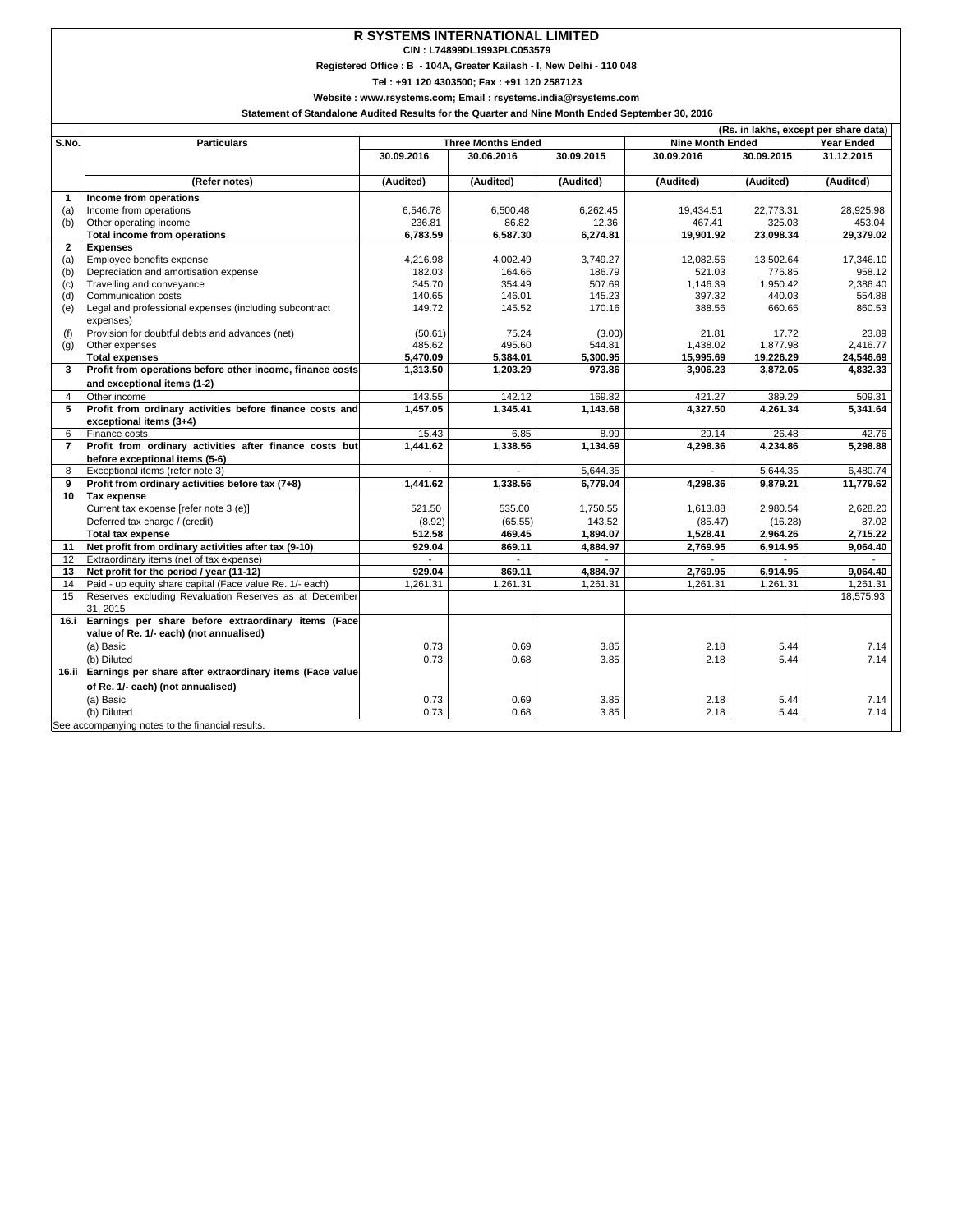**Notes:**

1 The results for the quarter and nine months ended September 30, 2016 were reviewed by the Audit Committee and have been approved by the Board of Directors at its meeting held on October 26, 2016.

2 An audit has been completed by the Statutory Auditors for the quarter and nine months ended September 30, 2016 and September 30, 2015, quarter ended June 30, 2016 and year ended December 31, 2015. There is no qualification in the Auditors' Report on these financial results.

3 'Exceptional items':

> (a) On July 11, 2014, the Company had incorporated a wholly owned subsidiary in India, namely, R Systems Products & Technologies Limited (which was later converted into R Systems Products & Technologies Private Limited ("RSPTPL") on May 28, 2015). The shareholders of the Company by passing special resolution through postal ballot on September 23, 2014 had accorded necessary approval for transfer of the Company's Indus Business Unit operated out of Pune and Chennai to RSPTPL.

> The Company had entered into 'Business Transfer Agreement' (BTA) with RSPTPL on June 27, 2015 for the aforesaid transfer on a going concern basis by way of slump sale, for consideration of Rs. 7,839.00 lakhs to be discharged by RSPTPL through issuance of 60,000,003 equity shares of Re. 1/- each at a premium of Rs. 6.227333 per share and 35,026 compulsorily redeemable debentures of Rs. 10,000 each to be redeemed over a period of 4 years , on the terms and conditions agreed in BTA and Debenture Subscription Agreement.

> The Company also entered into 'Share Purchase Agreement' (SPA) with BD Capital Partners Ltd. ("BDC"), a Mauritius based company on June 27, 2015 to sell 93% of its equity share in RSPTPL to BDC for a consideration of Rs. 4,431.70 lakhs (USD 7 million). Subject to the satisfaction of certain conditions, BDC has also agreed to purchase the balance 7% equity shares for a consideration up to Rs. 666.15 lakhs (USD 1 million). These conditions though have been completed during the quarter ended March 31, 2016, the Company is yet to receive the consideration pending certain modalities. Accordingly, it has not recorded the sale of balance 7% equity shares. The closing (as defined in the agreements) under the BTA and SPA occurred on July 07, 2015.

> The gain on sale of Indus Business Unit amounting to Rs. 5,357.13 lakhs (net of related expenses) and gain on sale of aforesaid equity share in RSPTPL amounting to Rs. 287.22 lakhs (net of related expenses) is disclosed as 'Exceptional items' in the financial results for the quarter and period ended September 30, 2015 and year ended December 31, 2015. The name of RSPTPL was changed to Indus Software Technologies Private Limited w.e.f August 19, 2015.

> Accordingly, the aforesaid Indus Business Unit, being part of Information technology services and products segment, is considered as "Discontinuing Operations" till July 07, 2015. The revenue and expenses attributable to the said operations included in the financial results are as follows:

|                          | (Rs. in lakhs)      |                                                               |  |  |
|--------------------------|---------------------|---------------------------------------------------------------|--|--|
|                          | <b>Three Months</b> | <b>Year Ended</b><br>31.12.15<br>(01.01.15<br>to<br>07.07.15) |  |  |
|                          | Ended               |                                                               |  |  |
| <b>Particulars</b>       | 30.09.2015          |                                                               |  |  |
|                          | (01.07.15)          |                                                               |  |  |
|                          | to                  |                                                               |  |  |
|                          | 07.07.15)           |                                                               |  |  |
| Total income             | 225.12              | 5,764.71                                                      |  |  |
| <b>Total expenses</b>    | 217.23              | 4,931.89                                                      |  |  |
| <b>Profit before tax</b> | 7.89                | 832.82                                                        |  |  |
| Total tax expense        | 2.73                | 267.14                                                        |  |  |
| <b>Profit after tax</b>  | 5.16                | 565.68                                                        |  |  |

(b) On December 10, 2015, R Systems Solution Inc. (RSSI), a wholly owned subsidiary of the Company was merged into R Systems Inc. (RSI), also a wholly owned subsidiary of the Company, as per the applicable laws of India and USA. Pursuant to aforesaid merger, the Company had received incremental 150 common stock of RSI against outstanding common and preferred (series A) stocks held in RSSI. Accordingly the Company had recorded receipt of incremental shares in RSI at Rs. 578.16 lakhs, being the fair value of investments given up. The Company in the earlier years had provided for permanent diminution in value of its investments in RSSI amounting to Rs. 1,726.76 lakhs and was carrying these investments at Rs. 134.14 lakhs. Consequent to the above merger, the Company had written back such permanent diminution to the extent of available net assets of Rs. 578.16 lakhs and accordingly recorded Rs. 444.02 lakhs as gain under 'Exceptional items' for the year ended December 31, 2015.

(c) Rs. 126.09 lakhs for the year ended December 31, 2015 being the reversal of deferred payment compensation to the erstwhile shareholders of ECnet limited, Singapore after the expiry of relevant limitation period under applicable laws, has been included under 'Exceptional items'.

(d) On November 27, 2014, the Company had completed the transfer of Europe BPO Business by way of sale of its 100% holding in R Systems Europe B.V., Netherlands and R Systems S.A.S., France, being wholly owned subsidiaries, by executing the Share Sale Agreement (the "SSA") along with other necessary documents for a sale consideration of Euro 4.70 million (Rs. 3,574.69 lakhs). Out of the sale consideration, Euro 0.35 million (Rs. 266.28 lakhs) was placed in an escrow account in the Netherlands, the realisation of which was subject to certain conditions pursuant to the provision of the SSA.

During the year ended December 31, 2015, on the stipulated conditions under the SSA being completed, the Company had received Euro 0.35 million (Rs. 266.28 lakhs) which was placed in an escrow account. The amount so received, has been included as profit on sale of aforesaid subsidiaries under the 'Exceptional items' in the financial results for the year ended December 31, 2015.

(e) The consequent tax expense of above 'Exceptional items' amounting to Rs. 1,326.35 lakhs for the quarter and period ended September 30, 2015 and Rs. 630.18 lakhs for the year ended December 31, 2015, is included in the 'Current tax'.

- 4 The Board of Directors of the Company at its meeting held on September 14, 2016 has approved the buy-back of the Company's fully paid-up equity shares up to 3,000,000 of face value of Re. 1/- each from its existing shareholders on a proportionate basis through "Tender Offer" route in accordance with the provisions contained in the Securities and Exchange Board of India (Buy Back of Securities) Regulations, 1998 at a price of Rs. 65/- per equity share, payable in cash for a total consideration not exceeding Rs. 1,950 lakhs. Pursuant to above buy back offer, the Company has deposited Rs. 500 lakhs in an escrow account with a bank.
- 5 The Board of Directors of the Company by passing resolution through circulation on September 02, 2016 has approved the setting up of a new business unit in 'Special Economic Zone' (SEZ) measuring approx. 15,000 sq. ft. located at Greater Noida West (NCR). Subsequent to the quarter end, the Company has received approval from Department of Commerce, Ministry of Commerce & Industry, Government of India on October 19, 2016 for the aforesaid unit in SEZ.
- 6 Refer Annexure A for segment wise standalone revenue, results, assets and liabilities.
- 7 Previous period's / year's figures have been regrouped / reclassified wherever applicable, to the extent possible, to conform to the current period / year presentation.

For and on behalf of the Board